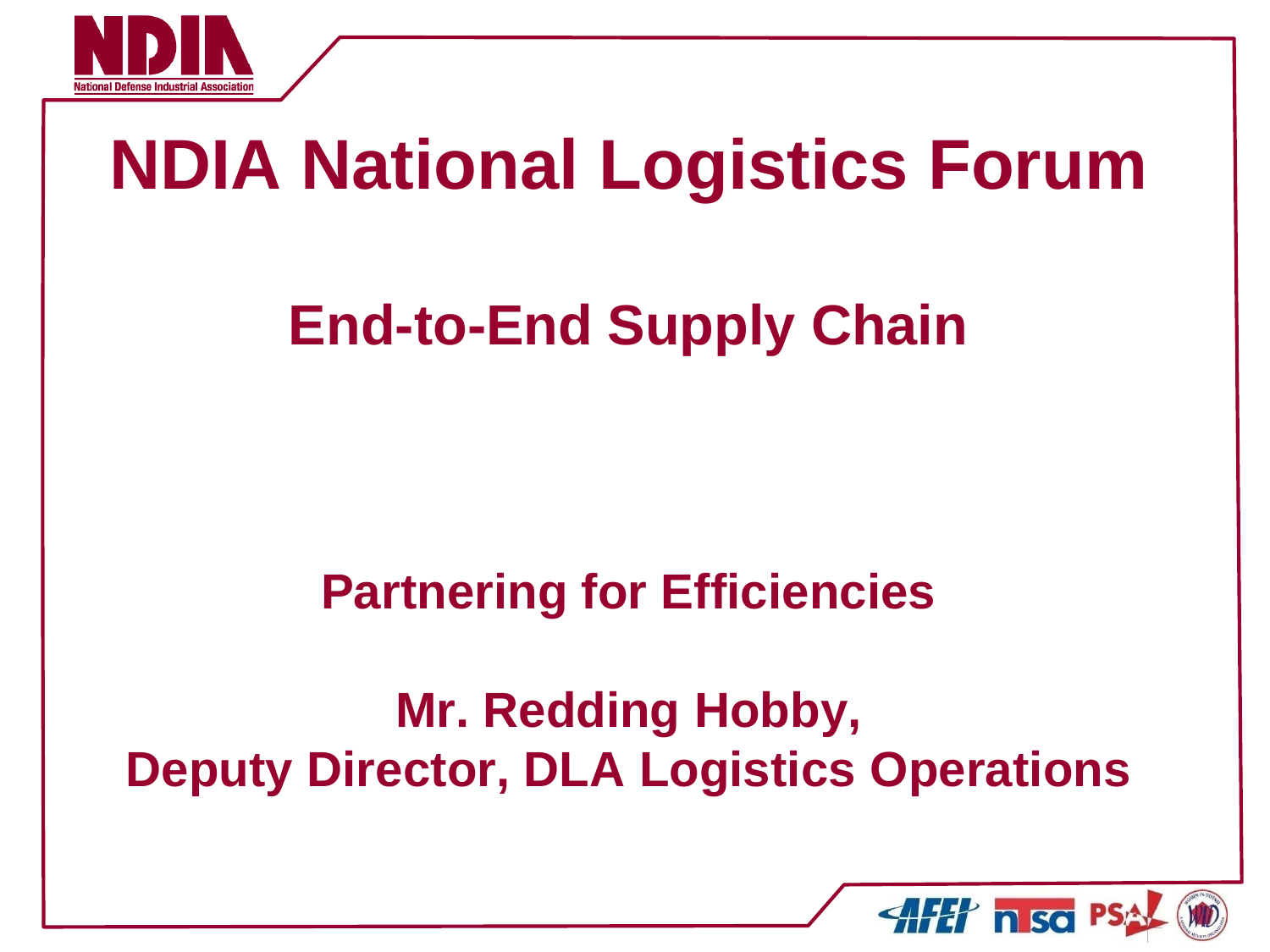

## **DLA Partnership Goals**

- **Support the Warfighter - Customer focused support**
- **Whole of government approach**
- **Improve performance while reducing cost**
- **Culture of judiciousness**

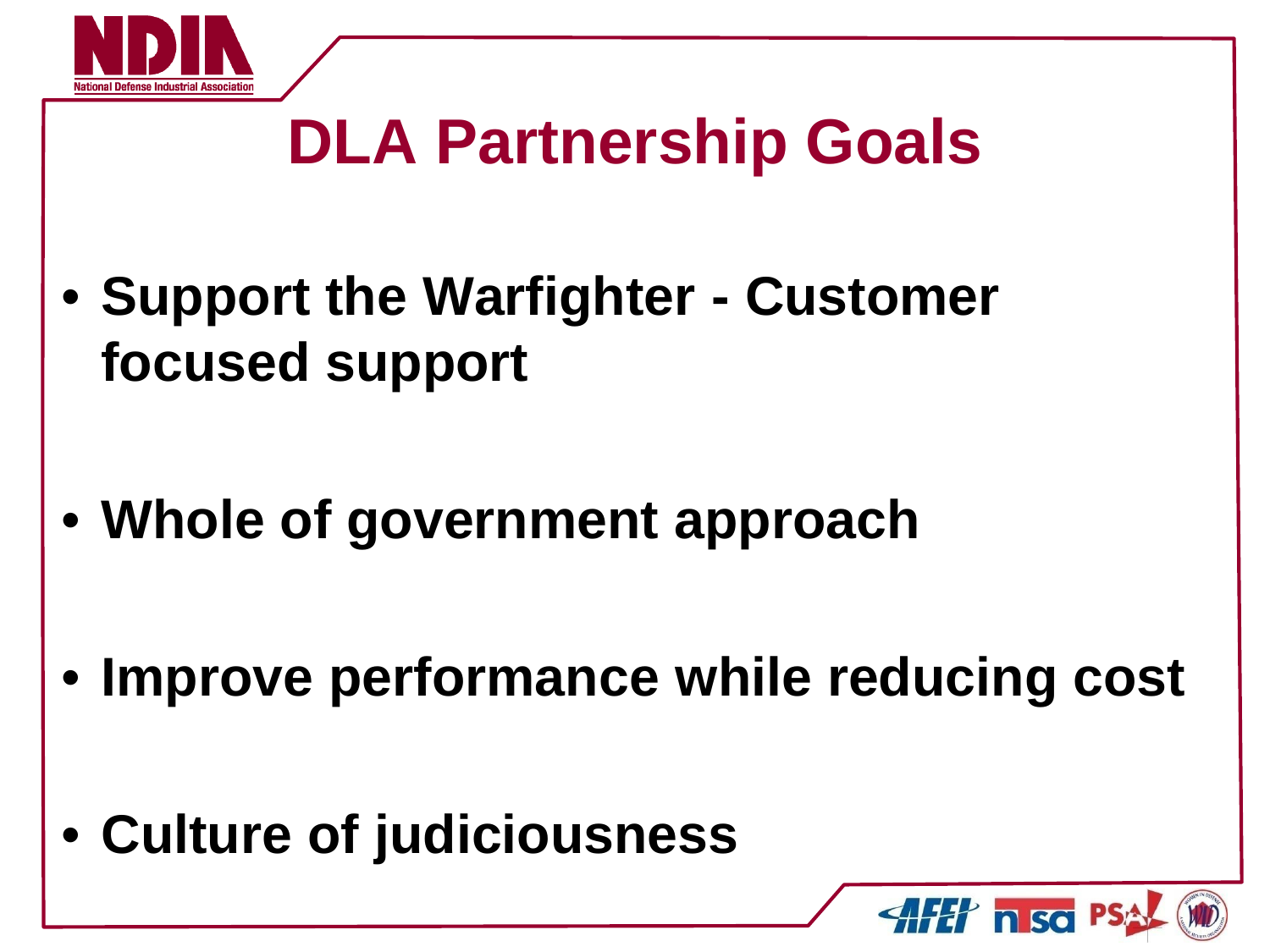

## **2013 Highlights**







**CLI CLIII CLVIII**



- **SPV Transition to Anham**
- **- CONOPs developed jointly**
- **- Velocity and Cost reduction**
- **FF&V regional purchases**
- **- Continue to improve Service**
- **- Fall/Winter holidays …Ready for Easter**
- **Multi-modal solution**
- **--Surface from CONUS to Baltics, Turkey & Dubai -Air solution --Riga Latvia, Baku Azerbaijan and Dubai**
- **Transportation times from 120 to 60 days**
- **Reducing tactical stocks IAW base drawdown**
- **--effectively serve the customer in - theater**
- **- Strategic fuel positioning**
- **– PACOM and AFRICOM**
- **--Strategic and contractor**
- **stocks remain full**
- **--Fuel posture is solid**
- **--Consumption ½ of last years**
- **-- Salalah, Oman: Adding 670K bbls JP5, 790K bbls F76**
- **Defense Health Agency partnership**
- **Non-FDA regulated medical materiel procurement**
- **Movement of Narcotics to austere locations**